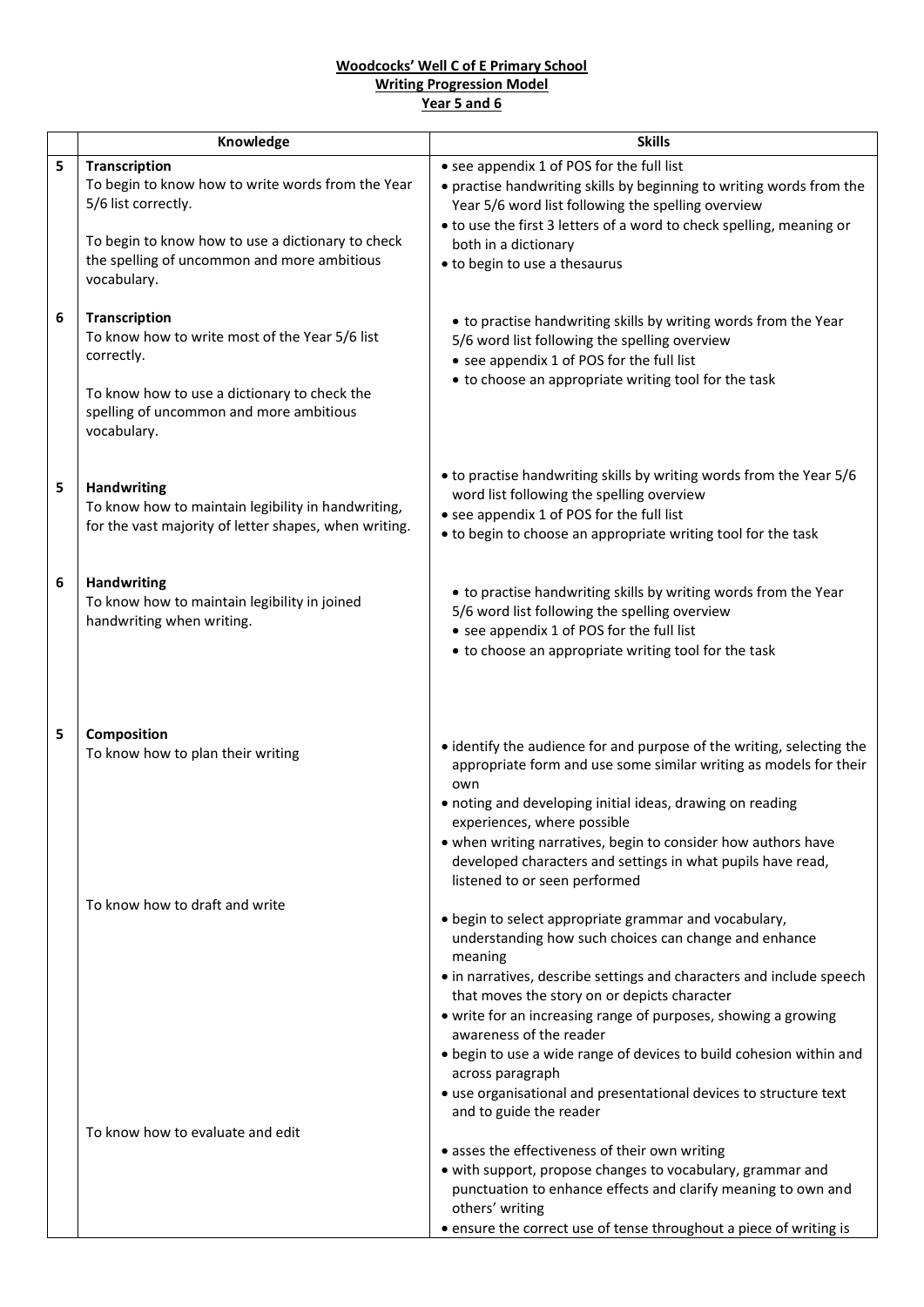|   |                                                                                                                                   | mostly accurate                                                                                                                                                                                      |
|---|-----------------------------------------------------------------------------------------------------------------------------------|------------------------------------------------------------------------------------------------------------------------------------------------------------------------------------------------------|
|   |                                                                                                                                   | • ensure correct subject and verb agreement when using singular<br>and plural, distinguishing between the language of speech and<br>writing and choosing the appropriate register is mostly accurate |
| 6 | Composition<br>To know how to plan their writing                                                                                  | • identifying the audience for and purpose of the writing,<br>selecting the appropriate form and using other similar writing as<br>models for their own                                              |
|   |                                                                                                                                   | • noting and developing initial ideas, drawing on reading and                                                                                                                                        |
|   |                                                                                                                                   | research where necessary<br>• in writing narratives, consider how authors have developed<br>characters and settings in what pupils have read, listened to or<br>seen performed                       |
|   | To know how to draft and write                                                                                                    | • select appropriate grammar and vocabulary, understanding<br>how such choices can change and enhance meaning<br>• in narratives, describe settings, characters and atmosphere and                   |
|   |                                                                                                                                   | integrate dialogue to convey character and advance the action<br>• write effectively for a range of purposes and audiences,<br>showing awareness of the reader                                       |
|   |                                                                                                                                   | • precise longer passages<br>• use a wide range of devices to build cohesion within and across                                                                                                       |
|   |                                                                                                                                   | paragraph<br>• use further organisational and presentational devices to                                                                                                                              |
|   | To know how to evaluate and edit                                                                                                  | structure text and to guide the reader [for example, headings,<br>bullet points, underlining                                                                                                         |
|   |                                                                                                                                   | • asses the effectiveness of their own and others' writing<br>• propose changes to vocabulary, grammar and punctuation to<br>enhance effects and clarify meaning                                     |
|   |                                                                                                                                   | • ensure the consistent and correct use of tense throughout a<br>piece of writing                                                                                                                    |
|   |                                                                                                                                   | • ensure correct subject and verb agreement when using<br>singular and plural, distinguishing between the language of<br>speech and writing and choosing the appropriate register                    |
| 5 | <b>Vocabulary, Grammar and Punctuation</b><br>To develop their understanding of the concepts set<br>out in English Appendix 2     | • use punctuation taught in lower Key Stages accurately<br>• use vocabulary structures that reflect what the writing requires<br>appropriately in many pieces of writing.                            |
|   |                                                                                                                                   | • use grammatical structures that reflect what the writing requires<br>appropriately in many pieces of writing.                                                                                      |
|   |                                                                                                                                   | • begin to use a wide range of devises to build up cohesion such as<br>conjunctions, adverbials, pronouns synonyms, ellipsis of expected<br>words                                                    |
|   |                                                                                                                                   | • use verb tenses correctly in many pieces of writing.                                                                                                                                               |
|   | To know how to spell most of the Year 5/6 list<br>correctly                                                                       | • use a dictionary to check the spelling of uncommon and more<br>ambitious vocabulary                                                                                                                |
|   |                                                                                                                                   |                                                                                                                                                                                                      |
| 6 | <b>Vocabulary, Grammar and Punctuation</b><br>To develop their understanding of the concepts set<br>out in English Appendix 2 by: | • use vocabulary structures that reflect what the writing requires<br>mostly appropriately.<br>• use grammatical structures that reflect what the writing requires                                   |
|   |                                                                                                                                   | mostly appropriately.<br>• use a wide range of devises to build up cohesion such as                                                                                                                  |
|   |                                                                                                                                   | conjunctions, adverbials, pronouns synonyms, ellipsis of expected<br>words<br>• use verb tenses consistently and correctly.                                                                          |
|   |                                                                                                                                   | • use the range of punctuation taught at KS2 mostly correctly.                                                                                                                                       |